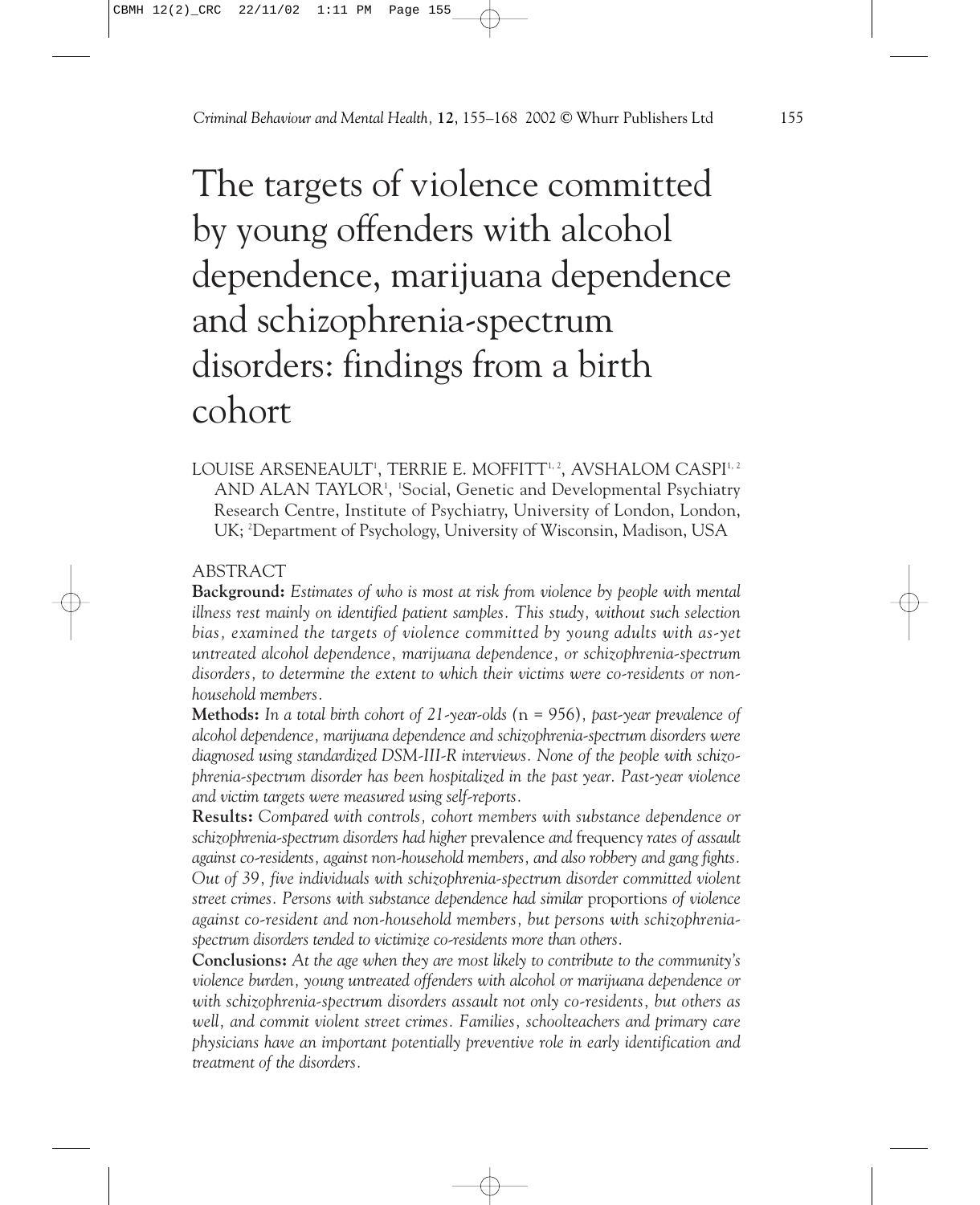### **Introduction**

Research on the violent behaviour of psychiatric patients generally shows that their violence poses more of a risk to people they know than to random members of the general public (Binder and McNeil, 1986; Straznickas et al., 1993; Estroff et al., 1998; Steadman et al., 1998; Taylor and Gunn, 1999). Such findings have been taken to suggest that mentally disordered individuals in general do not contribute much to the random violence in the street that is feared by the general public (Link and Stueve, 1998). However, most research on victim choice has been done on discharged patients. The patients most often included in studies of violence and psychiatric disorder are an older group compared with the young untreated offenders who account for most of the burden of violence in the general population at its peak ages, between 15 and 24 years (Elliott, 1994; Perkins et al., 1996; Dobrin et al., 1996). Such young offenders tend to commit more crimes outside than inside the home (Clarke, 1995).

Offenders' ages may determine their victim choice via opportunities they have to interact with people they live with and others. Criminologists have shown that a strong determinant of violence is the routine activities of offenders (Meier and Miethe, 1993). The routine activities of young people involve spending evenings and weekends in public places, the peak times and places for violence (Zawitz et al., 1993). Thus, despite important findings about who is most likely to be victimized by psychiatric patients, it remains unclear how much non-household members are at risk of being assaulted by young mentally disordered adults living in the community, who have not yet become hospital patients. The present study examined the targets of violence committed by young offenders in a birth cohort, regardless of their contact with the hospital system, at the age period when they contribute most heavily to the community's violence burden.

In a previous report using this total birth cohort, we showed that young adults who met diagnostic criteria for psychiatric disorders account for a considerable amount of violence in the community (Arseneault et al., 2000). Among the Axis I disorders, measured using standardized DSM-III-R interviews, three were uniquely associated with violence: alcohol dependence, marijuana dependence and schizophrenia-spectrum disorder. These disorders were the only disorders significantly associated with violence even after controlling for gender, socioeconomic status and psychiatric comorbidity, and these associations replicated whether we measured violence using self-reports of offending or official conviction records. Persons with at least one of these three disorders constituted one-fifth of the sample, but they accounted for half of the sample's violent crimes (10% of the sample's violent offenders were uniquely attributable to schizophrenia-spectrum disorder). Although the cases met full diagnostic criteria and evidenced significant impairment (Newman et al., 1996), only 3% of the cases had been hospitalized. In contrast with studies of discharged hospital patients, these findings suggest that a significant proportion of the burden of violence that troubles the general public may be attributable to young untreated adults who are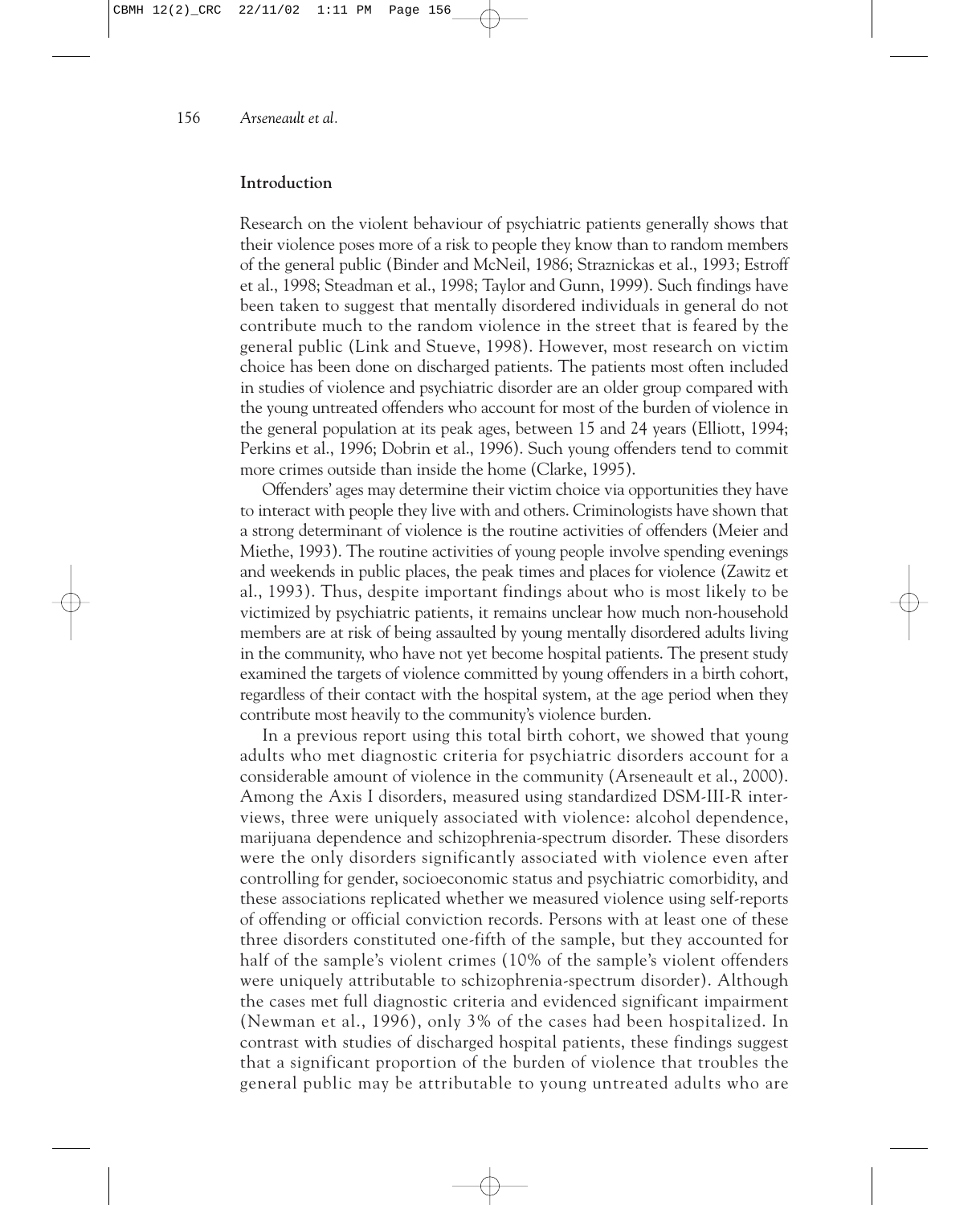dependent on alcohol or drugs, or prone to schizophrenia-spectrum disorder.

But a question remains: do young adults with either substance dependence or schizophrenia-spectrum disorders living in the community tend to victimize mainly people they live with, or others too? The present study aimed to determine who, co-residents or non-household members, were the victims of assaults by individuals with either alcohol dependence, marijuana dependence or schizophrenia-spectrum disorder.

### **Subjects and methods**

#### *Sample*

Participants were members of the Dunedin Multidisciplinary Health and Development Study, a longitudinal investigation of the health, development and behaviour of a complete cohort born between 1 April 1972 and 31 March 1973, in Dunedin, a city on New Zealand's South Island (Silva and Stanton, 1996). When the birth cohort was first traced for follow-up at age three years, 91% of the eligible births participated in the assessment, providing a base sample of 1037 (52% boys). The cohort was reassessed at ages five, seven, nine, 11, 13, 15, 18 and 21 years. We report data from the age-21assessment in 1993–94. Of the 1020 cohort members still alive, 956 (94%) had complete data for this report about mental disorder and self-reported violence. Analyses showing nil attrition effects for these measures have been published elsewhere (Moffitt et al., 1994; Krueger et al., 1998). Published cross-national comparisons lend confidence about generalizing findings about violence from the Dunedin study to other industrialized nations. New Zealand and other western countries show very comparable prevalence rates of assault, rape, robbery, burglary and auto theft in national victimization surveys (Van Dijk and Mayhew, 1992), and comparable prevalence rates of assault among people of similar ages from surveys of self-reported violence (Junger-Tas et al., 1994). The Dunedin study should be considered a study of the contribution to

violence at its peak age by disordered young adults who are as yet mostly untreated; only 8% of the 389 disordered cohort members were taking psychiatric medications and only 3% had been hospitalized in the past year. In addition, cohort members were free to offend in the community. In the year prior to the interview, only 1.6% of study members spent on average 25 days in a psychiatric hospital, and 4.7% spent on average one or more nights in jail during three months of the year. In any case, the self-report measure captured assaults in institutions as well as in the community.

#### *Mental disorders at age 21*

Diagnoses were determined using the Diagnostic Interview Schedule (Robins et al., 1989) for DSM-III-R (APA, 1987). The reporting period was 12 months prior to the interview. Diagnostic procedures, reliability, validity and prevalence of the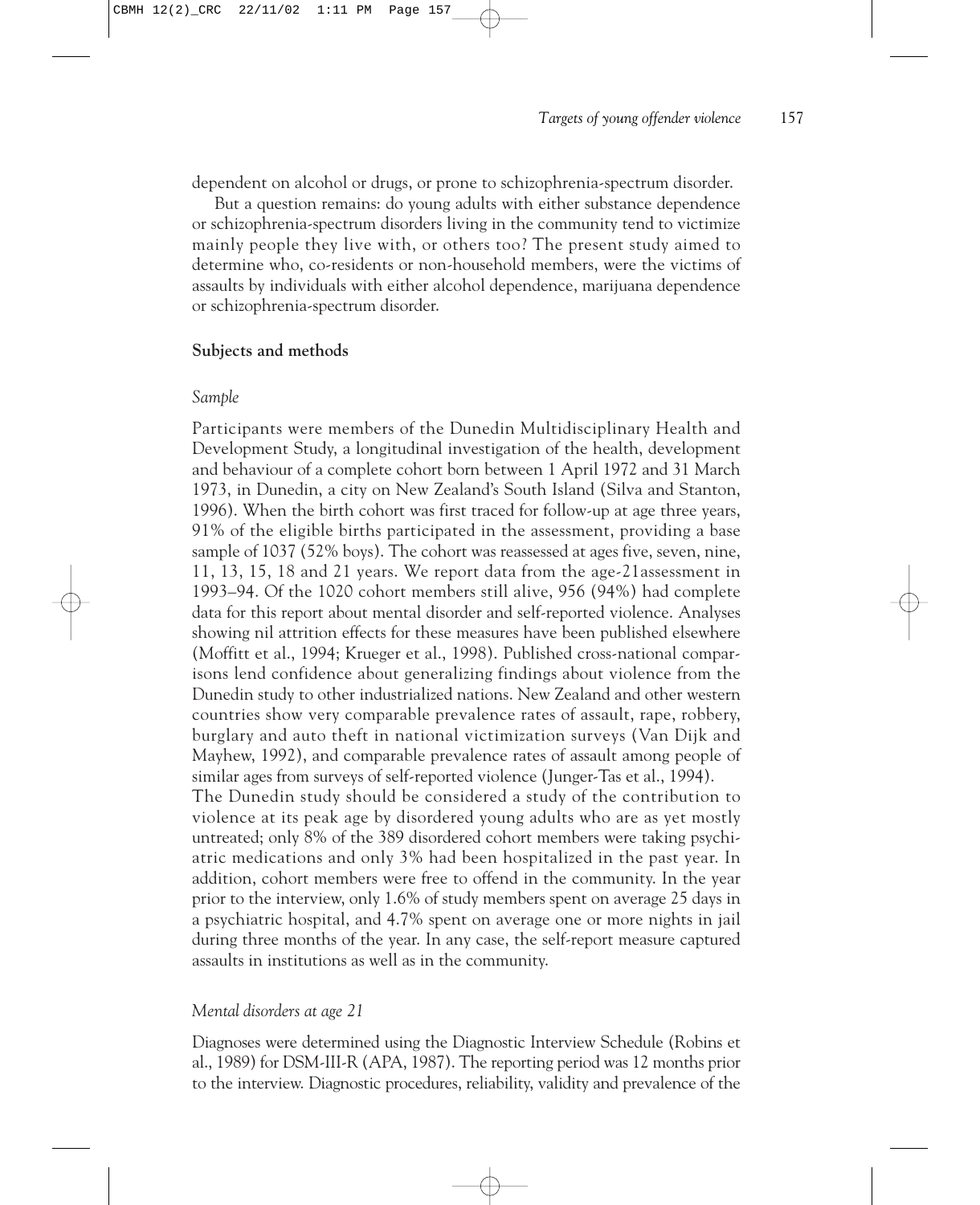diagnoses in the Dunedin study at age 21 have been reported in detail elsewhere (Newman et al., 1996). The 12-month prevalence closely matches the one found by the National Comorbidity Survey for 15- to 24 year-olds (Kessler et al., 1994).

Each disorder group comprised study members who met diagnostic criteria for each of the three mental disorders examined in this study, independently of psychiatric comorbidity. Nearly 10% of individuals in the cohort were diagnosed with either alcohol dependence (9.7%), or marijuana dependence (9.6%), and 4% with schizophrenia-spectrum disorder (4.2%). In the latter category were individuals who responded 'yes, definitely' to interview questions about the positive symptoms of schizophrenia, including bizarre beliefs such as 'someone was plotting against them or spying on them', and 'they were sent special messages through television or radio' and sensory perceptions such as 'hearing voices other people could not hear', and 'unusual feelings inside or on their body'. The interview ruled out symptoms with plausible explanations and symptoms occurring solely under the influence of alcohol or drugs or during a major depressive episode. Structured psychiatric interviews are known to identify such subjects who endorse psychotic-type experiences and beliefs, some of whom are clinically psychotic, but many of whom are not (Kendler et al., 1996), and whose symptoms lie on a continuous spectrum from schizotypal personality disorder to schizophrenia (Raine et al., 1995; Van Os et al., 1999). Based on epidemiological studies (Hodgins, 1992; Kessler et al., 1994; Hodgins et al., 1996), we expect only one-quarter of these 39 Dunedin study members to emerge with schizophrenia. However, the group was far from in good mental health in the year prior to the interview; 85% had comorbid diagnoses, 77% said their symptoms interfered with their lives, 54% had their symptoms corroborated by an informant, 39% had some contact with treatment, and 10% were taking psychiatric medication, though none was hospitalized that year (Newman et al., 1996).

### *Self-reported violence*

Self-reports of criminal offences committed during the past year were obtained in private standardized interviews at age 21 using the Self-Reported Delinquency Interview developed for the US National Youth Survey and National Institute of Justice multi-site surveys (Elliott and Huizinga, 1989). The interview assessed 48 different illegal offences including six violent offences. The questions discriminated between three types of violent offences: two questions assessed simple and aggravated assaults against co-residents (hit someone you lived with; attacked someone you lived with with a weapon or with the idea of seriously hurting or killing them); two other questions assessed simple and aggravated assaults against non-household members (hit someone else; attacked someone else with a weapon or with the idea of seriously hurting or killing them); two more questions assessed serious violent acts, often referred to as 'street crimes' (used a weapon, force or strong-arm methods to rob a person; were involved in a gang fight).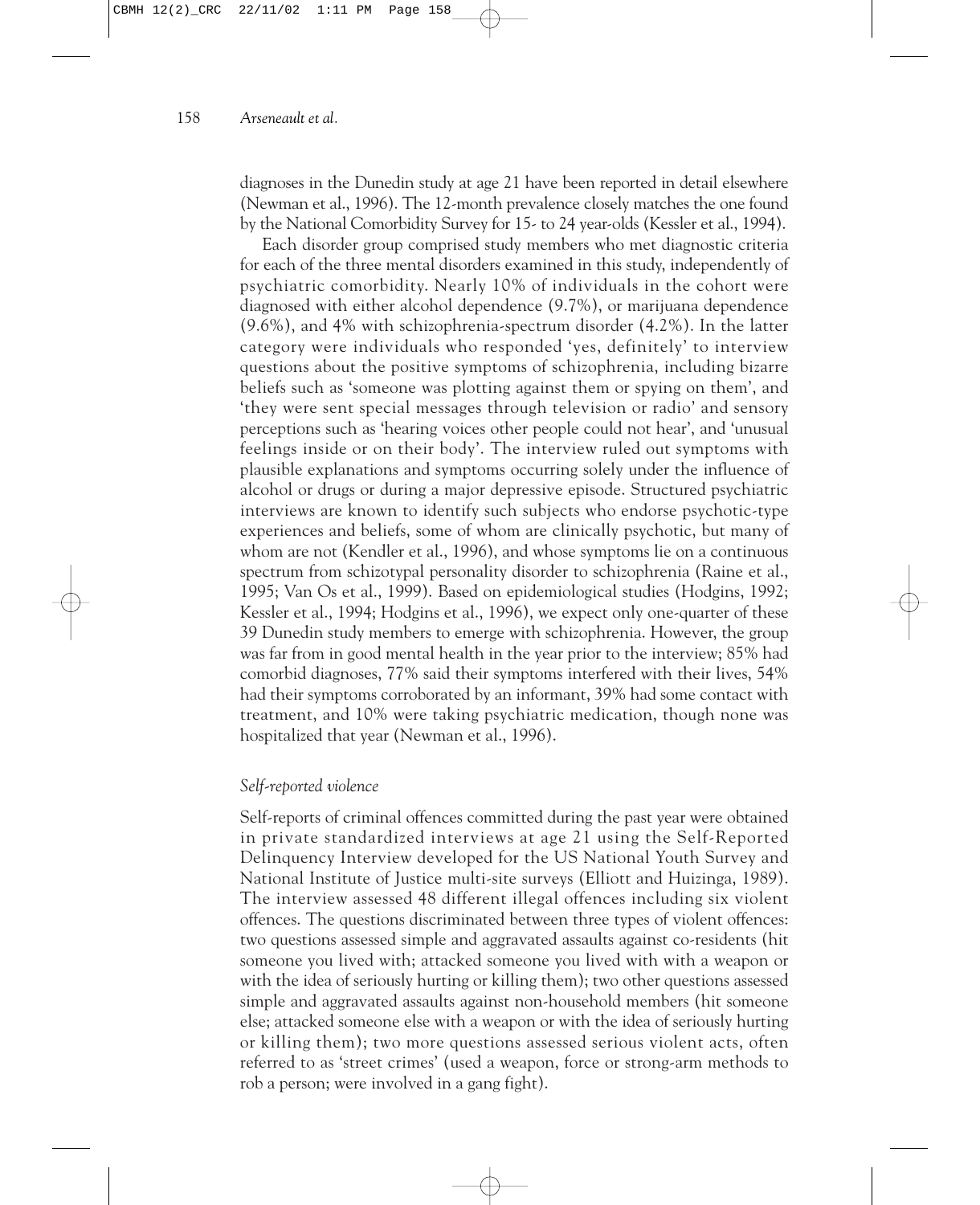The Self-reported Delinquency Interview included a series of follow-up questions to obtain more details about the offender–victim relationship. If participants reported committing simple or aggravated assault, they were asked to 'Think of the most serious time you did this in the past year, where the most serious means the worst physical injury involved'. Then they were asked, in the case of assaults against co-residents, whether their victim was a spouse, a girl/boyfriend, a flatmate, a parent, a sibling or a child. In the case of assaults against non-household members, participants were asked whether their victim was a stranger, an acquaintance, a friend or a family member.

A self-report measure of violence was used in the present study, instead of official conviction records, because convictions capture only a small proportion of violent offences committed (Elliott et al., 1986; Elliott, 1994). For example, in the Dunedin cohort, 2403 violent offences were reported by study members in the last 12 months, compared with 107 violent court convictions, yielding a ratio of 22 undetected self-reported violent offences for every court conviction obtained in the year. In addition, conviction records seldom specify the offender–victim relationship.

#### *Statistical analyses*

We used logistic regression models to test whether, compared with other study members, individuals with either alcohol dependence, marijuana dependence or schizophrenia-spectrum disorder were more likely to commit each of the three different types of violent offences: violence against co-residents, against non-household members or street violence. These analyses compared each of the three disorder groups against study members who did not meet diagnostic criteria for these three disorders. Thus, the odds ratios and 95% confidence intervals in Table 1 provide an estimate of the risk of being a perpetrator (committing at least one violent offence in the last 12 months) in a disorder group compared with the general population comprising both healthy individuals and people having disorders other than substance dependence and schizophrenia-spectrum disorders.

We used negative binomial models to test whether, compared with other study members, individuals with either substance dependence or schizophreniaspectrum disorders differed in their frequency rate (FR) of offending over the one-year measurement period (Table 2). Negative binomial models are appropriate when the dependent variable is a frequency count, and when there is heterogeneity among individuals or when there is dependence in an individual's count (Gardner et al., 1995; Long, 1997). Because the reporting period for violent offences was constant in this study (i.e. 12 months for all study members), we did not use an offset to adjust the parameter estimates for differing reporting periods (Gardner et al., 1995). The exponentiated parameter estimates for the negative binomial model are interpreted as the ratio of frequency rates of offending; for example, a frequency rate ratio (FRR) of 2 for the comparison of those with a disorder versus those without indicates that the disorder group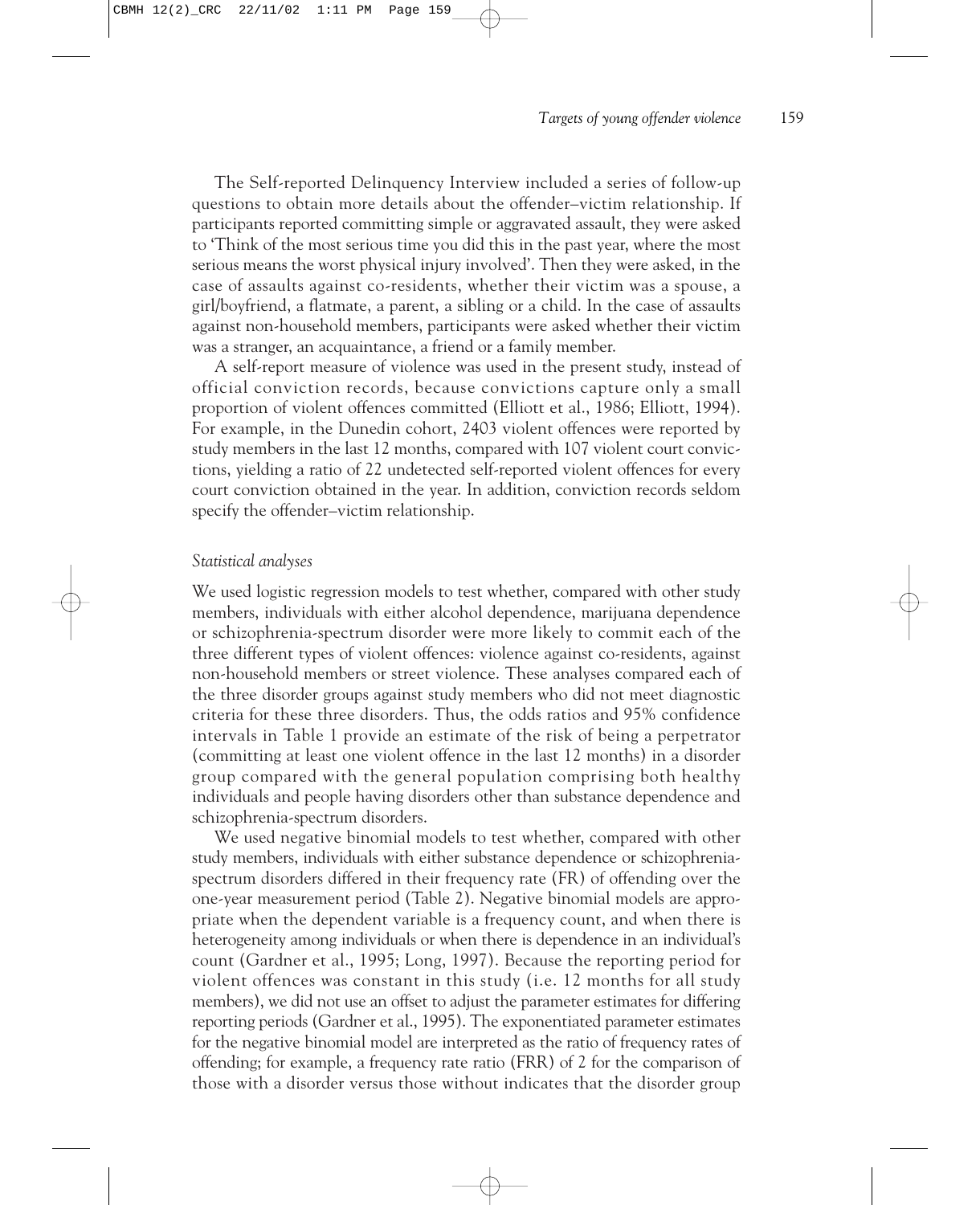|                                                         | Table 1: Prevalence of study members who self-reported assaults against co-residents, assaults against non-household members, or violent street crimes<br>among groups with substance dependence or schizophrenia-spectrum disorder |      |                                          |      |                                            |      |                                                        |
|---------------------------------------------------------|-------------------------------------------------------------------------------------------------------------------------------------------------------------------------------------------------------------------------------------|------|------------------------------------------|------|--------------------------------------------|------|--------------------------------------------------------|
|                                                         |                                                                                                                                                                                                                                     |      | DSM-III-R Axis I disorders               |      |                                            |      |                                                        |
|                                                         | nor schizophrenia-spectrum disorder<br>No substance dependence<br>$(n=782, 82\%)$                                                                                                                                                   |      | $(n=92, 9.7\%)$<br>dependence<br>Alcohol |      | $(n=90, 9.6\%)$<br>dependence<br>Marijuana |      | spectrum disorder<br>Schizophrenia-<br>$(n=39, 4.2\%)$ |
| Self reported violence                                  | ℅                                                                                                                                                                                                                                   | $\%$ | AORª (CI)<br>OR (CI)                     | ℅    | AORª (CI)<br>OR (CI)                       | %    | AOR <sup>a</sup> (CI)<br>OR(CI)                        |
| Hit or attacked co-residents<br>$(N=183, 19.1\%)$       | 15.5                                                                                                                                                                                                                                | 34.8 | 2.9 (1.8-4.7)<br>$3.7(2.3-6.1)$          | 34.4 | 2.9 (1.8-4.6)<br>$4.0(2.4-6.7)$            | 48.7 | 5.2 (2.7-10.0)<br>$6.2(3.1-12.3)$                      |
| Hit or attacked non-household<br>members (N=197, 20.6%) | 15.7                                                                                                                                                                                                                                | 42.4 | $3.9(2.5-6.2)$<br>$3.2(2.0-5.2)$         | 46.7 | 4.7 (3.0-7.4)<br>$3.7(2.3-5.9)$            | 38.5 | 3.4 (1.7-6.6)<br>3.1 (1.6-6.3)                         |
| Strongarm robbery or gang fights<br>$N=33, 3.5\%$       |                                                                                                                                                                                                                                     | 10.9 | 7.8(3.3.18.7)<br>$5.6(2.3-13.5)$         | 16.7 | (2.8(5.8.28.4))<br>$8.4(3.7-18.9)$         | 12.8 | $9.4(3.1 - 28.3)$<br>8.3 (2.7-25.8)                    |
|                                                         | a AOR are estimates of risk adjusted for sex with 95% confidence interval                                                                                                                                                           |      |                                          |      |                                            |      |                                                        |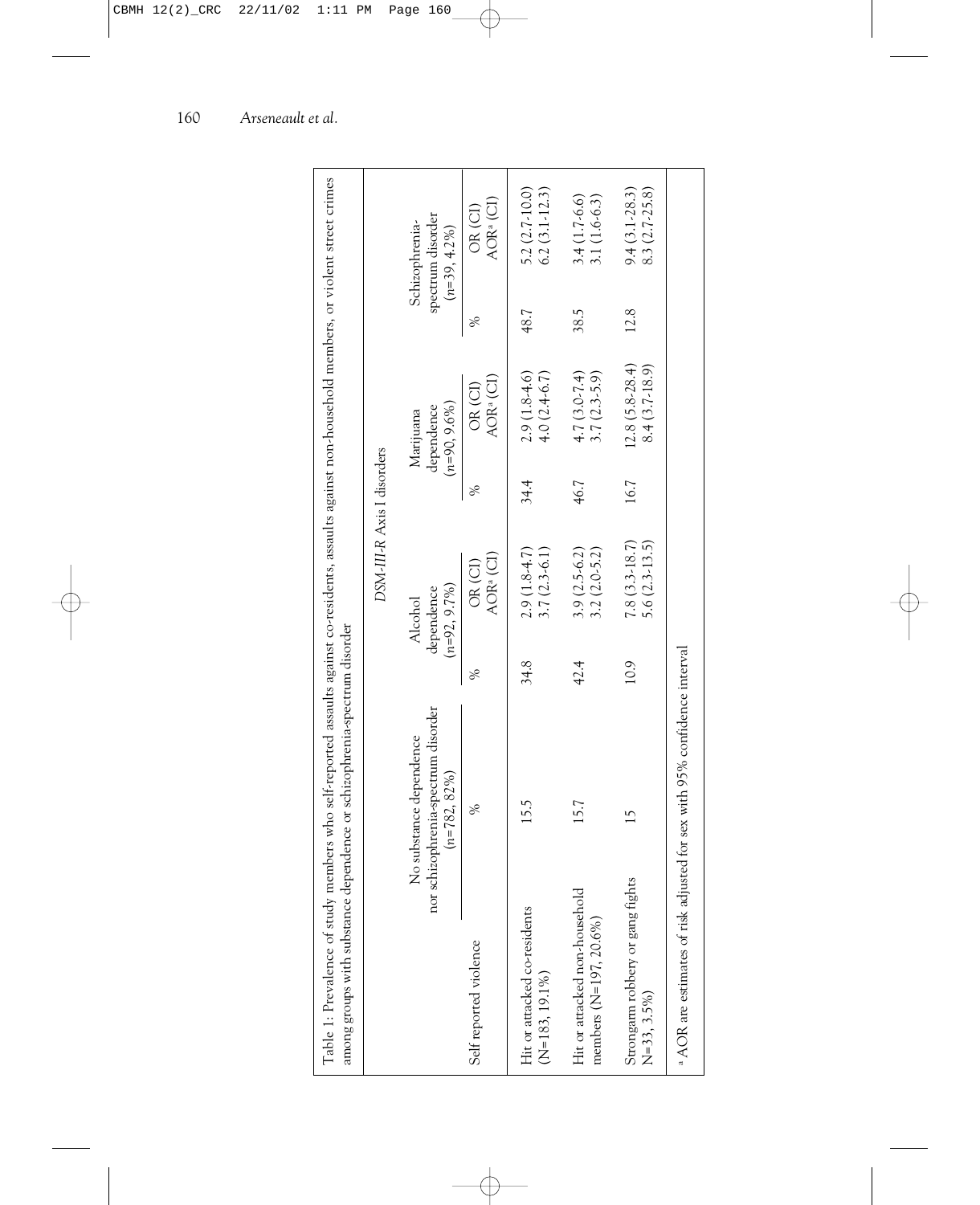offended twice as much as those without the disorder over a 12-month period. Alternatively, a FRR of 2 can also be interpreted as the difference in the expected number of offences over a 12-month period; for example, an FRR of 2 indicates that the expected number of offences is twice as high in the disorder group compared with the comparison group. To aid interpretation, in the results section we list the predicted rate of offending for each of the group in this study. In these frequency-rate analyses, we combined into a single variable the offence frequency of violence against non-household members (*n* of offences = 1002) with the offence frequency of street violence (*n* of offences = 106) because there were too few violent street crimes to analyse separately.

We ascertained whether each of the disorder groups committed a disproportionate number of their offences against co-residents rather than against victims from other settings. These analyses compared types of offences within each disorder group (Figure 3). For each disorder group, we divided the number of incidents of each type of violent offence (against co-residents or against non-household members, including violent street crimes) by the total number of all violent offences committed by the group, thus yielding offence proportions.

## **Results**

*Prevalence of violent perpetrators among individuals with substance dependence or schizophrenia-spectrum disorders* 

Relative to the comparison group, individuals who met diagnostic criteria for either alcohol dependence, marijuana dependence or schizophreniaspectrum disorder were at greater risk of committing violence (see Table 1). These results were obtained across all three types of violent offences. The elevated risk for different types of violent offences held even when we controlled for gender. Results remained similar whether we looked at individuals with schizophrenia-spectrum disorder only  $(n = 21)$  and individuals with schizophrenia-spectrum disorder and comorbid substance dependence disorders (*n* = 18).

In light of these results, we then examined the relationship between offenders and their non-resident victims. We discovered that similarly to people without substance dependence or schizophrenia-spectrum disorder, individuals who met diagnostic criteria for at least one of these disorders were most likely to have committed their most serious non-resident assault against a stranger (Figure 1). When we examined the victim–offender relationship in cases of assaults against co-residents, we discovered that individuals who met diagnostic criteria for either substance dependence or schizophrenia-spectrum disorder were most likely to have committed their most serious co-resident assault against a partner (Figure 2).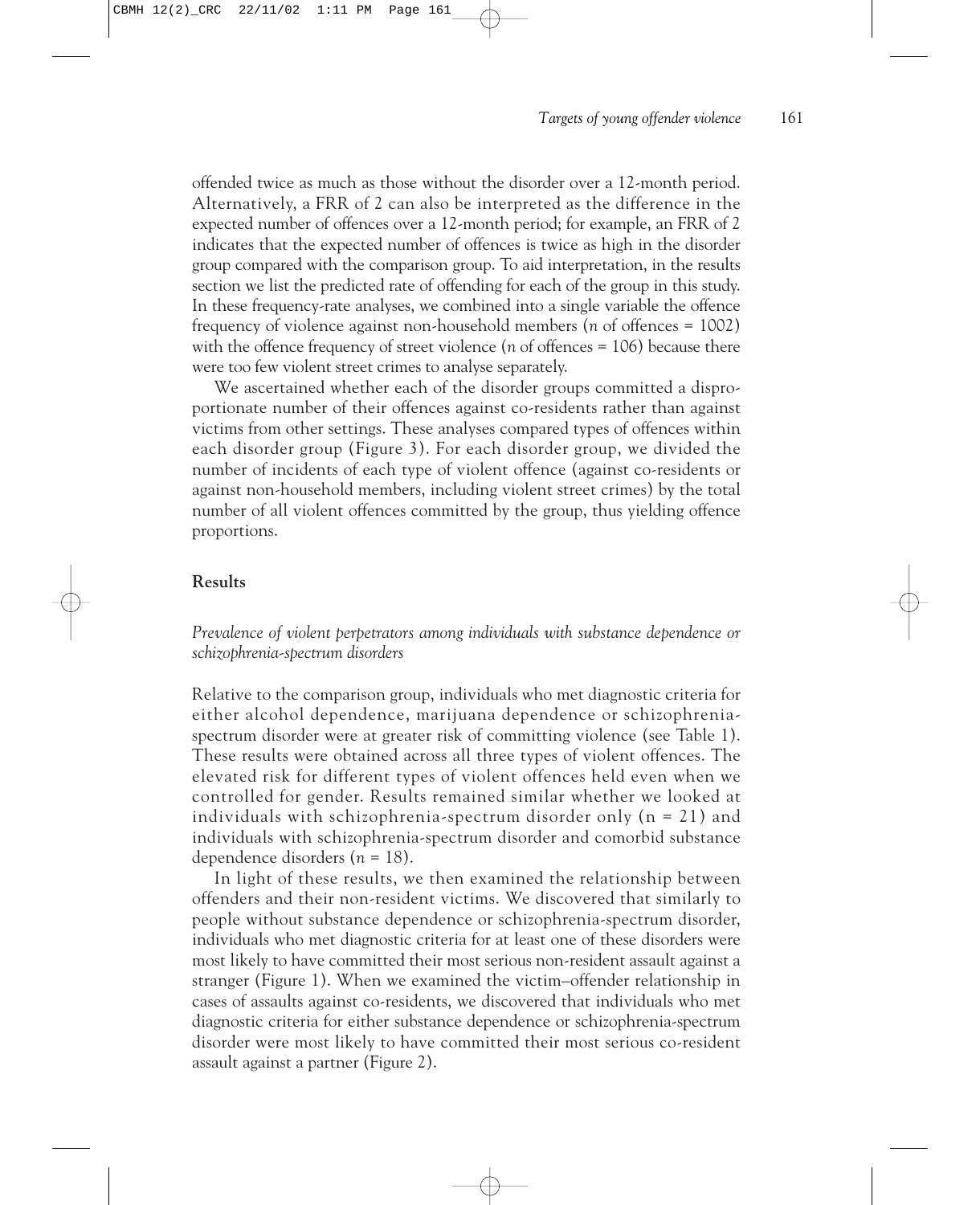| Table 2: Frequency rates (FR) a                                                       | and frequency rate ratios (FRR) of cohort's self-reported violent offences committed by individuals with substance<br>dependence or schizophrenia-spectrum disorder and by other study members in the past 12 months |           |                            |     |                         |     |                                     |
|---------------------------------------------------------------------------------------|----------------------------------------------------------------------------------------------------------------------------------------------------------------------------------------------------------------------|-----------|----------------------------|-----|-------------------------|-----|-------------------------------------|
|                                                                                       |                                                                                                                                                                                                                      |           | DSM-III-R Axis I disorders |     |                         |     |                                     |
|                                                                                       | nor schizophrenia-spectrum disorder<br>lo substance dependence                                                                                                                                                       |           | dependence<br>Alcohol      |     | dependence<br>Marijuana |     | spectrum disorder<br>Schizophrenia- |
|                                                                                       | $(n=782, 82\%)$                                                                                                                                                                                                      |           | $(n=92, 9.7\%)$            |     | $(n=90, 9.6\%)$         |     | $(n=39, 4.2\%)$                     |
| Self-reported violence                                                                | Frequency Rate of Offences (FR)                                                                                                                                                                                      | Æ         | FFR <sup>a</sup> (CI)      | Æ   | FFR <sup>a</sup> (CI)   | Æ   | FFR <sup>a</sup> (CI)               |
| Hit or attacked co-residents<br>$(N of ofences=1295)$                                 | $\frac{6}{2}$                                                                                                                                                                                                        | $\vec{4}$ | 2.3 (1.1-4.9)              | 4.8 | 7.7(3.5.16.9)           | 8.6 | 13.7(4.3.43.2)                      |
| Hit or attacked non-household<br>members and street violence<br>$(N of ofences=1108)$ | $\frac{8}{2}$                                                                                                                                                                                                        | 2.1       | $2.7(1.3-5.8)$             | 3.9 | 5.17 (2.4-10.9)         | 3.9 | 5.0 (1.5-16.7)                      |
|                                                                                       | <sup>a</sup> FFR shows the frequency rate ratio and 95% confidence interval                                                                                                                                          |           |                            |     |                         |     |                                     |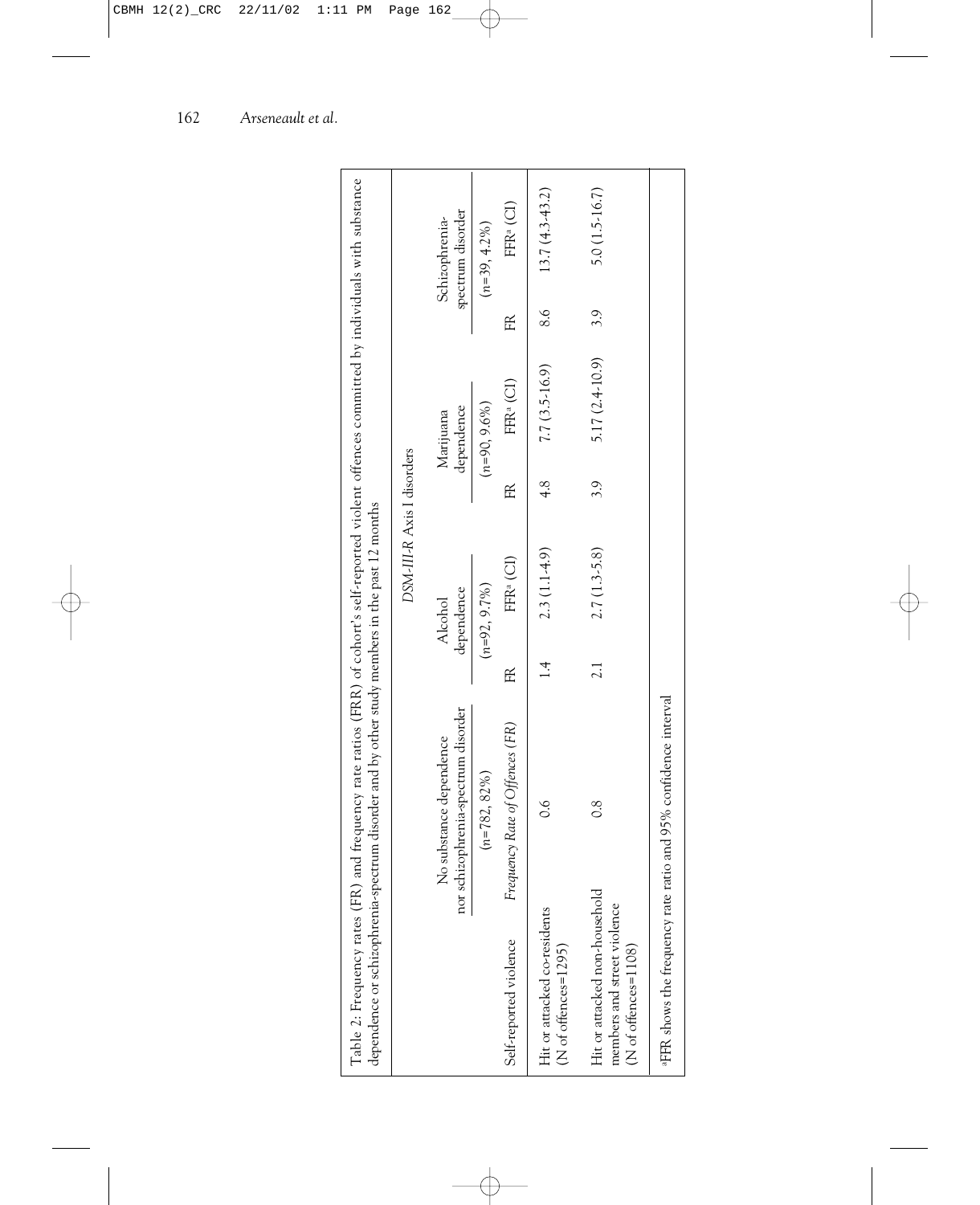

Figure 1. Victim identified in the worst violent incident against non-household members



Figure 2. Victim identified in the worst violent incident against co-residents

*Frequency of violent offences among individuals with substance dependence or schizophrenia-spectrum disorders*

Relative to the comparison group, individuals who met diagnostic criteria for either alcohol dependence, marijuana dependence or schizophrenia-spectrum disorder had a greater frequency rate of violent offending in the past year.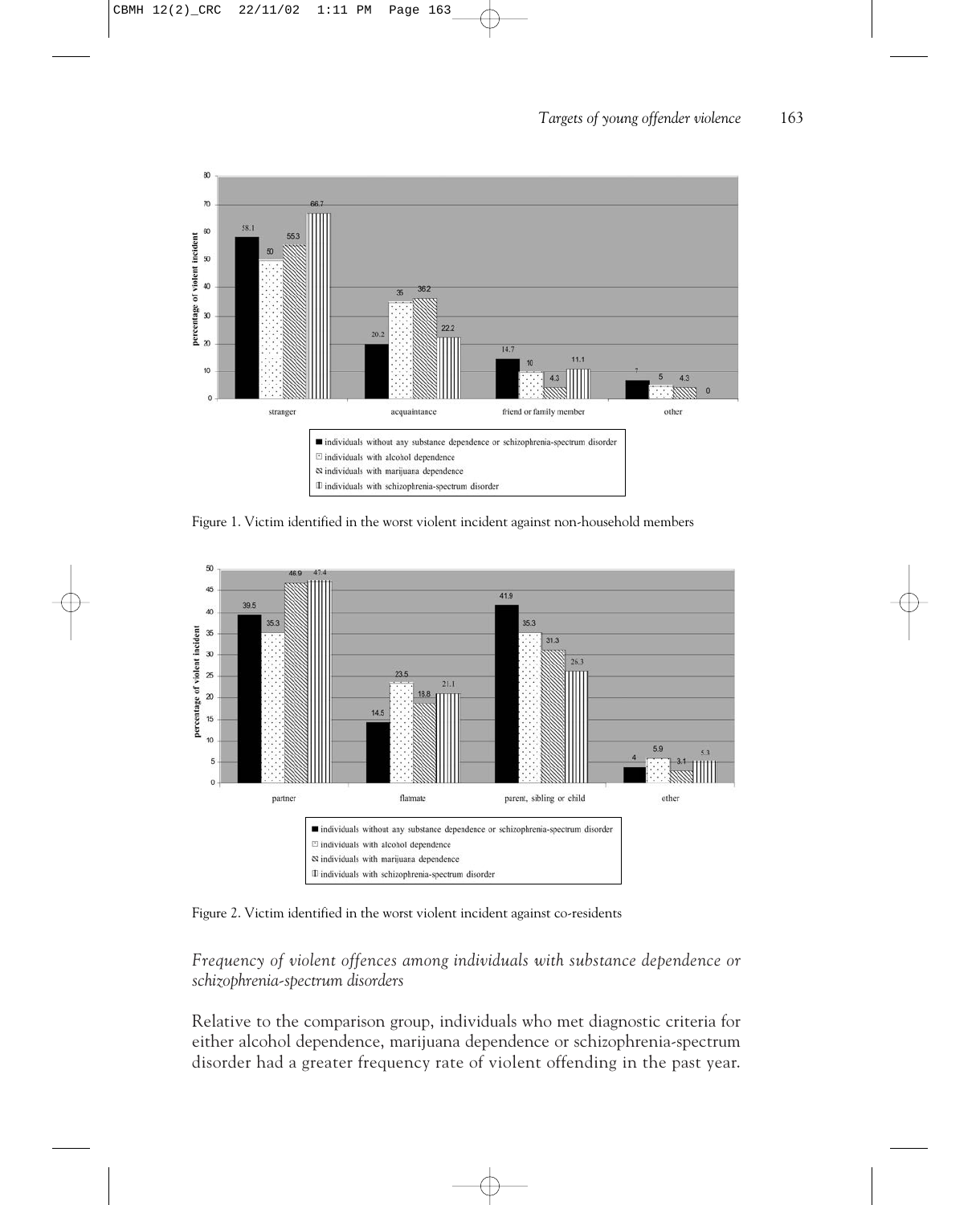Importantly, each of the three disorder groups committed more assaults against someone they lived with but also more assaults against non-household members, including more robberies and gang fights (see Table 2). Differences in frequency rate ratios between the three disorder groups and across the two types of violent offences were not significant, as indicated by overlapping confidence intervals.

*Proportion of violent offences against co-residents versus other victims by individuals with substance dependence or schizophrenia-spectrum disorders*

Among the 1096 offences committed by study members who did not have any of the three disorders, 45% were assaults against co-residents (victims they lived with) while 55% were violent incidents against non-household members (assaults against victims they did not live with or street violence) (Figure 3). Likewise, among the offences committed by alcohol-dependent or marijuanadependent individuals, similar proportions were committed against co-residents and against non-household members. However, a higher proportion of offences committed by individuals with schizophrenia-spectrum disorder were against co-residents (69%) than against non-household members (31%).

# **Comment**

At the age when they are most likely to contribute to the community's violence burden, young untreated offenders with substance dependence or schizophrenia-spectrum disorder assault not only co-residents but other people as well. Study members with alcohol dependence, marijuana dependence or schizophrenia-spectrum disorder showed elevated risks and elevated rates of



Figure 3: Proportions of violent offences against co-residents and against non-household members within disorder groups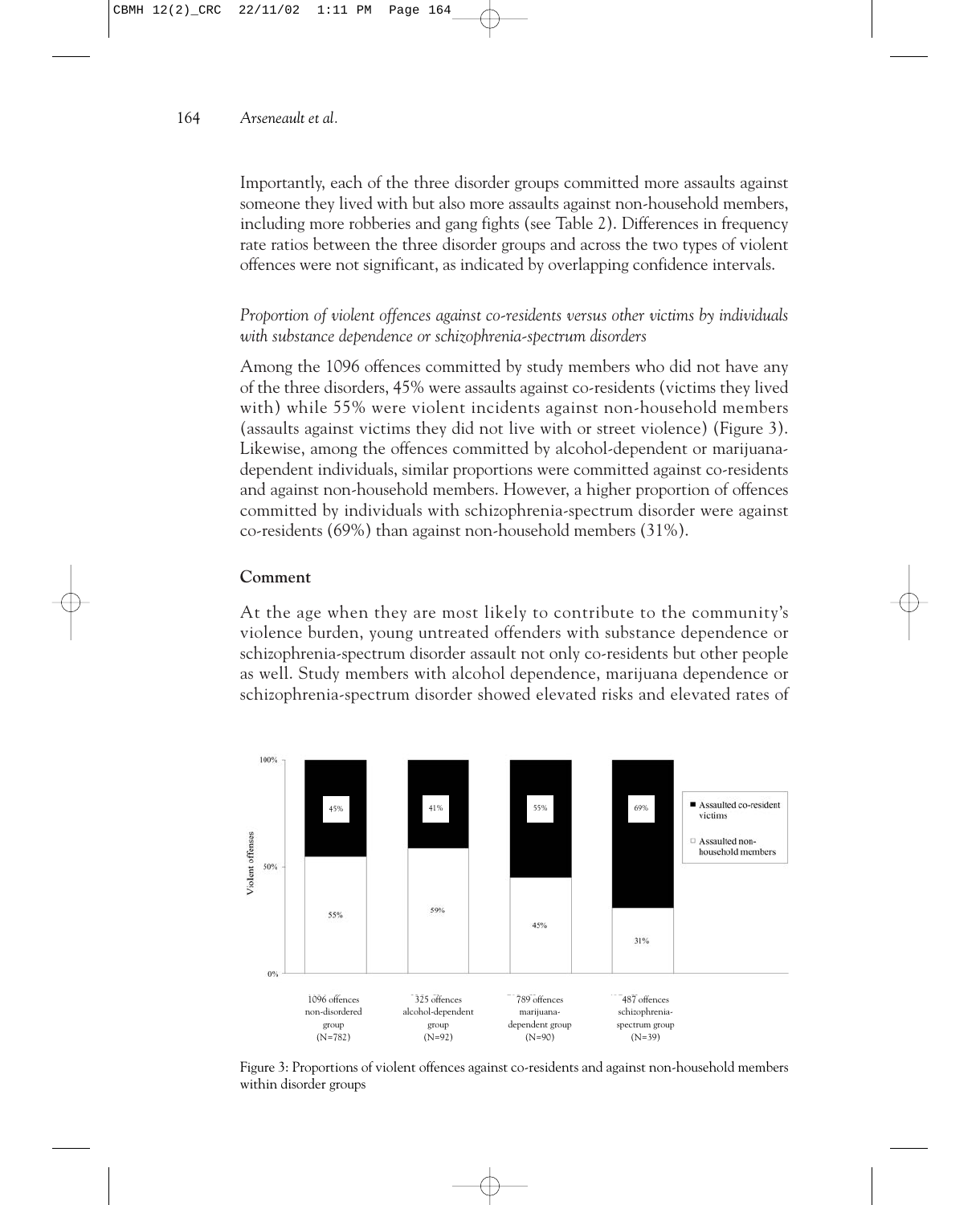violent offences against both people living with them and against others, including acts of street violence. While individuals with substance dependence were equally likely to assault co-residents and non-household members, individuals with schizophrenia-spectrum disorder were more likely to have assaulted victims they lived with. Most victims of the most serious domestic assaults were partners and most victims away from home were strangers.

Recent findings about the association between mental disorders and violence elucidate why young offenders with a mental disorder also victimize non-household members (Arseneault et al., 2000). In previous research, we showed that substance use prior to the offence accounted for most of the violence committed by individuals with alcohol dependence: when they are violent, people with alcohol dependence have usually been consuming alcohol or drugs beforehand. Young alcohol-dependent individuals possibly go to public places to access and consume alcohol. Because of the opportunity in public places to interact with people other than those with whom they live, alcohol-dependent individuals may be likely to assault non-household members. We also showed that a juvenile history of conduct disorder accounted for most of the violence committed by individuals with marijuana dependence: people with marijuana dependence and violent behaviour have a long-standing involvement in crime. Because of their involvement in the illegal economy of drug markets, young marijuana-dependent individuals may find themselves reliant on violence to solve awry transactions with dealers and other people involved in drug-related interactions. Finally, we showed that excessive threat perceptions account for part of violence among individuals with schizophrenia-spectrum disorder: violent people with schizophreniaspectrum disorder perceive the world as a threatening place. This distorted information processing may influence young individuals with schizophreniaspectrum disorder to use violence in response to interactions with strangers by whom they might wrongly feel threatened. However, because of this constant feeling of threat, they may constrain their social interactions to family members and people they live with, and thus victimize household members more often.

Our results about the targets of violent individuals with either substance dependence or schizophrenia-spectrum disorder may at first seem to contradict conclusions that the general public should not fear violence from discharged psychiatric patients (Steadman et al., 1998; Link and Stueve, 1998). However, comparing our results with studies on psychiatric patients could be misleading. Rather, our findings emphasize sampling differences between cohort studies and patient studies, with offenders' age being the most relevant difference between samples in relation to victim choice. The age distinction is relevant because the National Crime Victimization Surveys (NCVS) show that slightly more than half of all violent crimes are committed by strangers who are not family members or acquaintances, and these stranger or casual-acquaintance crimes are more likely to occur in young age groups (16–24), whereas crimes against relatives or friends are relatively more common after age 25 (Perkins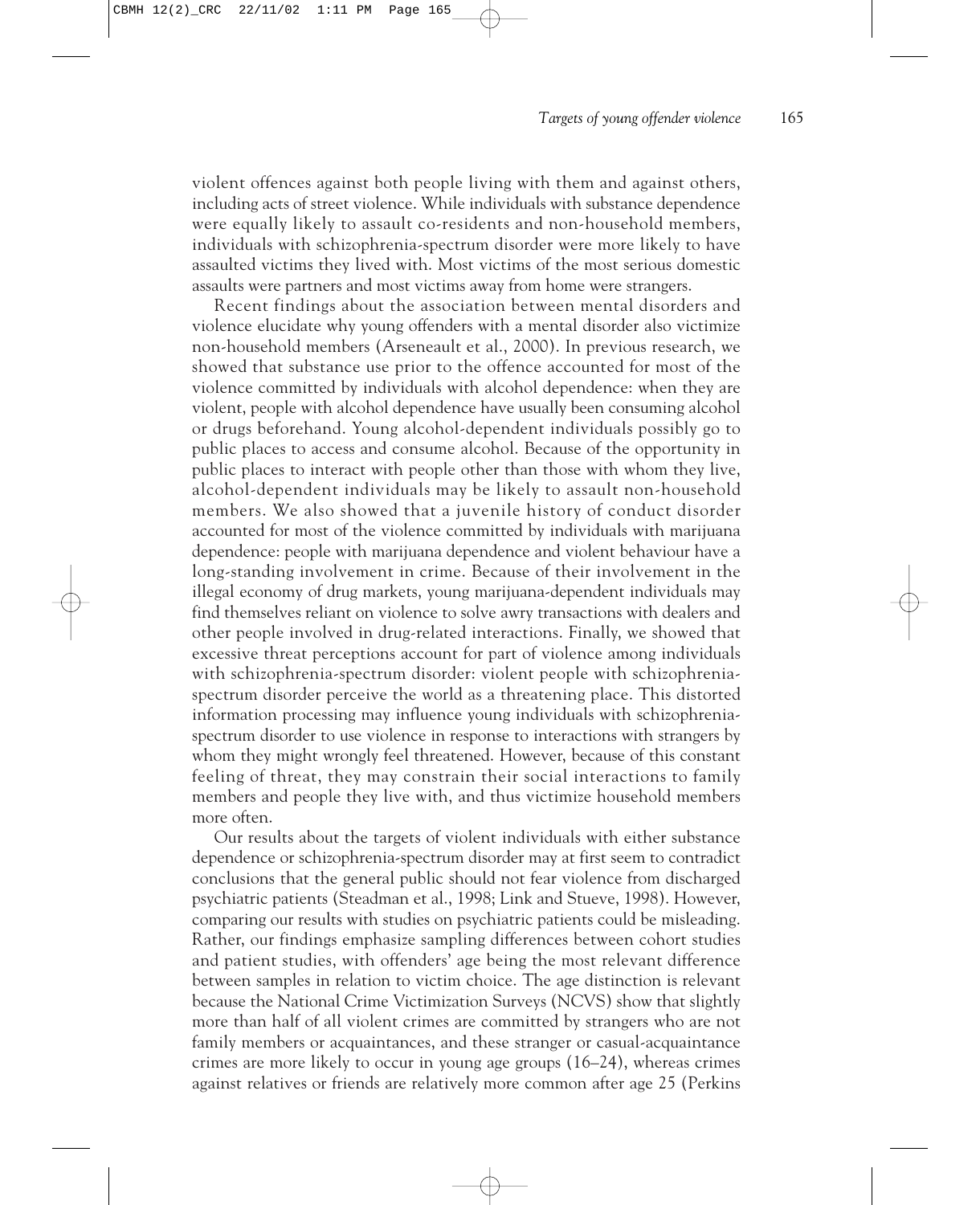et al., 1996). Similarly, crime statistics show that whereas other crime types decrease with age, family violence shows a steady increase with age (Gottfredson and Hirschi, 1986). In the MacArthur study, which showed that discharged psychiatric patients victimized primarily intimates, 80% of the participants were between ages 25 and 40 when their violence was recorded (Steadman et al., 1998). Because the first hospital admission for most men and women with schizophrenia symptoms occurs after age 25 (Hafner et al., 1993), studies of discharged patients necessarily focus on an older age group than the Dunedin birth cohort. The possibility must be considered that findings from the Dunedin sample better represent the behaviour of the age group responsible for the bulk of violence that concerns the general public. Studies of discharged patients provide important information to hospitals trying to make discharge decisions. However, these findings may be potentially misleading as sources of information about preventing violence in the community. Based on the similarities found between the comparison group and individuals with a mental disorder in patterns of offending, our study tends to suggest that young violent offenders represent a risk to the general public, whether or not they have a mental disorder. As such, the public should be concerned primarily by the age of the occupants living in housing facilities in their community, as opposed to whether they suffer from a mental disorder.

The results from our study also indicate that intimate partners were the primary domestic victims of the young offenders with either substance dependence or schizophrenia-spectrum disorder in the Dunedin cohort. These results suggest that mental health clinicians should screen for partner violence and treat perpetrators before injury occurs (Danielson et al., 1998). Results also show that young offenders with either substance dependence or schizophreniaspectrum disorder living in the community victimize people they do not know. Strangers were the frequent victims of the most serious offences committed by young violent offenders. However, we cannot accurately estimate the risk for the general public of being attacked by young adults with substance dependence or schizophrenia-spectrum disorder, because in our research the victim–offender relationship was specified only for the worst violent incident, not all violent incidents. Moreover, our study is limited by a lack of information on the potential role of the victims, some of whom may have provoked attack or participated in mutual assault.

We found that young untreated individuals with substance dependence and those with schizophrenia-spectrum disorder commit more violence than those without such disorders against both co-residents and against non-household members. Our findings do not, however, suggest that much violence outside the domestic environment, or to strangers, can be attributed to people with schizophrenia-spectrum disorder because they represent a small group in the cohort. Preventive strategies might be more effective with an increased focus on early detection and treatment of substance dependence and schizophrenia symptoms among youth. People involved in contact with individuals with substance dependence or schizophrenia-spectrum disorders, including families,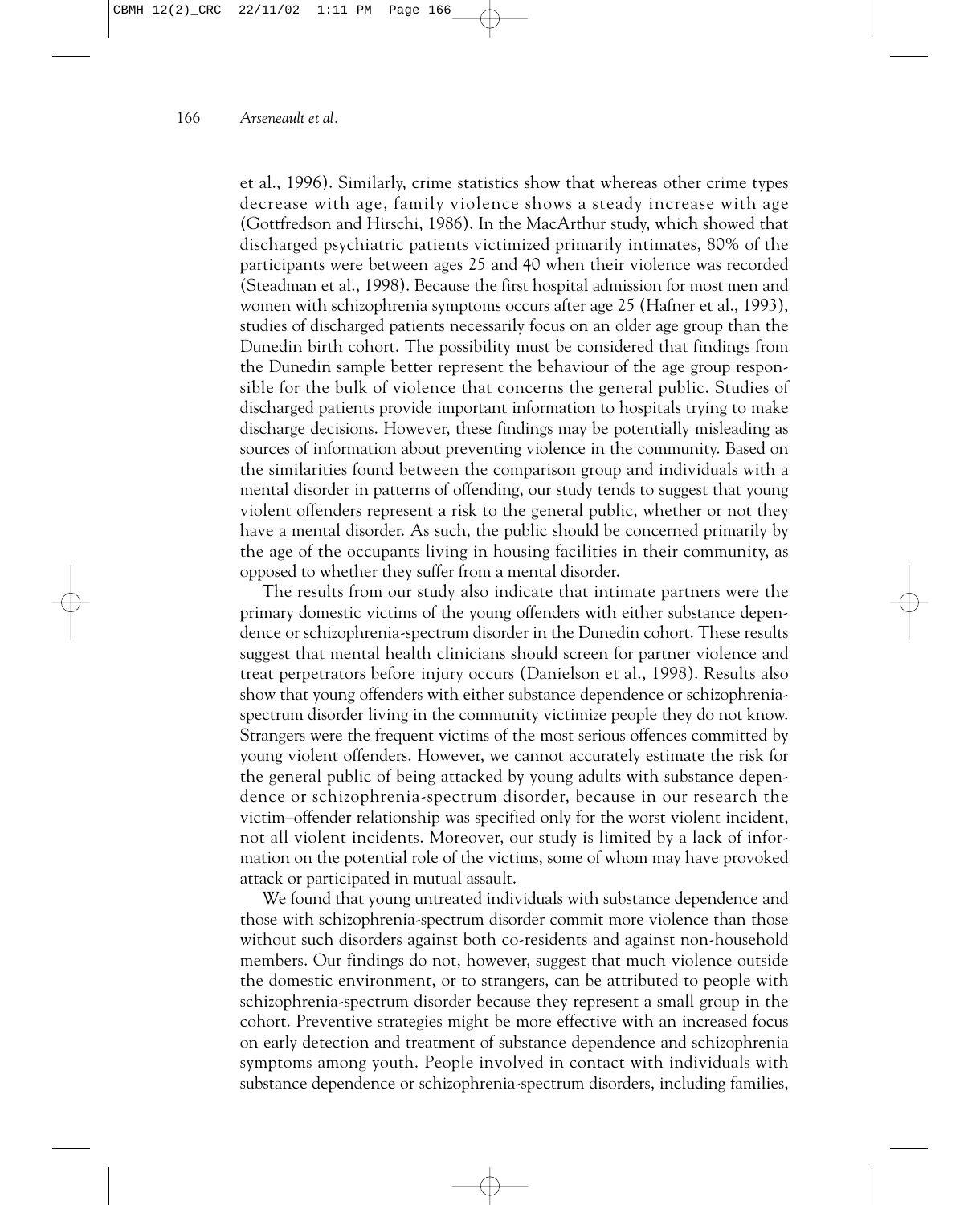schoolteachers, primary care physicians and police, should be alert to early signs of mental-health problems among children and adolescents, and recommend immediate treatment rather than rely on punitive strategies.

## **Acknowledgement**

Louise Arseneault was supported by fellowships from the Social Sciences and Humanities Research Council of Canada and the US National Consortium on Violence Research, NSF grant SBR 9513040. The research was supported by the New Zealand Health Research Council, and by grants 45070, 49414 and 46344 from the US National Institute of Mental Health. We thank the Study members for their collaboration. Terrie E. Moffit is a Royal Society–Wolfson Merit Award Holder.

## **References**

- American Psychiatric Association (1987) *Diagnostic and Statistical Manual of Mental Disorders, Third Edition, Revised*. Washington, DC: American Psychiatric Association.
- Arseneault L, Moffitt TE, Caspi A, Taylor PJ, Silva PA (2000) Mental disorders and violence in a total birth cohort: results from the Dunedin Study. *Archives of General Psychiatry* 57: 979–986.
- Binder RL, McNeil DE (1986) Victims and families of violent psychiatric patients. *Bulletin of the American Academy of Psychiatry and Law* 14: 131–139.
- Clarke RV (1995) Situational crime prevention. In Tonry M, Farrington DP, eds. *Building a Safer Society: Strategic Approaches to Crime Prevention*. Chicago, IL: University of Chicago Press, pp 91–150.
- Danielson KK, Moffitt TE, Caspi A, Silva PA (1998) Comorbidity between abuse of an adult and DSM-III-R mental disorders: evidence from an epidemiological study. *American Journal of Psychiatry* 155: 131–133.
- Dobrin A, Wiersema B, Loftin C, McDowall D (1996) *Statistical Handbook on Violence in America*. Phoenix, AZ: Oryx Press.
- Elliott DS (1994) Serious violent offenders: onset, developmental course, and termination. *Criminology* 32: 1–21.
- Elliott DS, Huizinga D (1989) Improving self-reported measures of delinquency. In Klein MW, ed. *Cross-national Research in Self-reported Crime and Delinquency*. Dordrecht: Kluwer, pp 155–186.
- Elliott DS, Huizinga D, Morse B (1986) Self-reported violent offending: a descriptive analysis of juvenile violent offenders and their offending careers. *Journal of Interpersonal Violence* 4: 472–514.
- Estroff SE, Swanson JW, Lachicotte WS, Swartz M, Bolduc M (1998) Risk reconsidered: targets of violence in the social networks of people with serious psychiatric disorders. *Social Psychiatry and Psychiatric Epidemiology* 33: S95–S101.
- Gardner W, Mulvey EP, Shaw EC (1995) Regression analyses of counts and rates: poisson, overdispersed poisson, and negative binomial models. *Psychological Bulletin* 118: 392–404.
- Gottfredson M, Hirschi T (1986) The true value of Lambda would appear to be zero: an essay on career criminals, criminal careers, selective incapacitation, cohort studies, and related topics. *Criminology* 24: 213–234.
- Hafner H, Maurer K, Loffler W, Reicher-Rosller A (1993) The influence of age and sex on the onset and early course of schizophrenia. *British Journal of Psychiatry* 162: 80–86.
- Hodgins S (1992) Mental disorder, intellectual deficiency, and crime: evidence from a birth cohort. *Archives of General Psychiatry* 49: 476–483.
- Hodgins S, Mednick SA, Brennan PA, Schulsinger F, Engberg M (1996) Mental disorder and crime: evidence from a Danish birth cohort. *Archives of General Psychiatry* 53: 489–496.